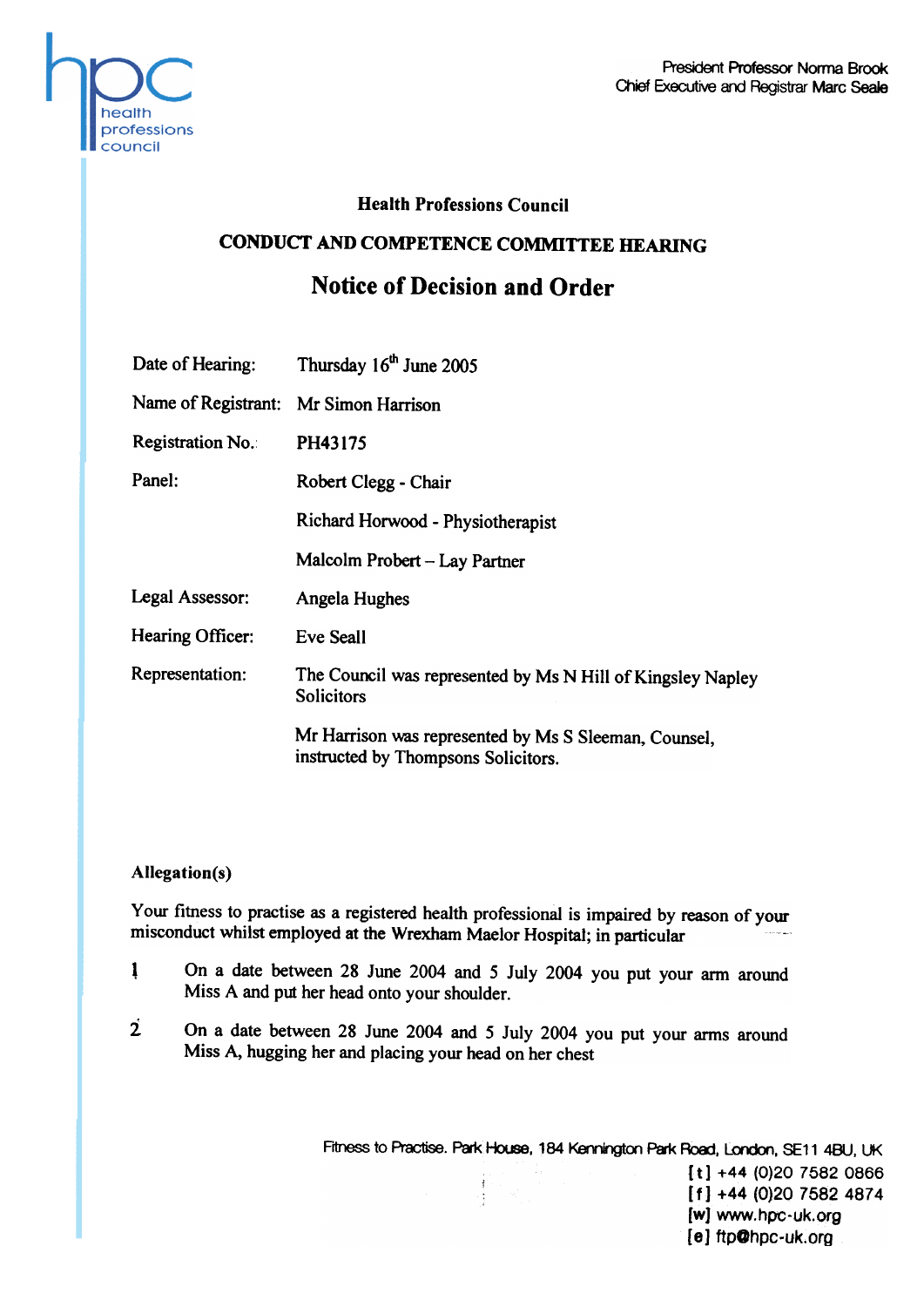

- 3 On 5 July 2004 you
	- a) Outstretched your hands towards Miss A's breasts
	- b) Made various inappropriate comments of a sexual nature to Miss A in front of a patient
	- c) Made inappropriate comments in relation to a patient's genitalia
- 4 On a date between 28 June 2004 and 5 July 2004you attended at work smelling of alcohol
- 5 On a date between 28 June 2004 and 5 July 2004 you attended at work smelling of alcohol
- 6 On 5 July 2004 you attended at work smelling of alcohol.

## DECISION:

The Panel noted the facts in allegation I are admitted by the Registrant. Having read and listened to all the evidence and submissions presented, we find that the remaining allegations have been well founded, and given the nature of all the allegations, this amounts to misconduct by which the registrant's fitness to practise is impaired.

In arriving at this decision, we have found Miss A to be a credible witness and have accepted her version of events in allegations I, 2 and 3.

We also heard evidence from Mr Smith and Ms Jones confirming they had smelled alcohol on Mr Harrison's breath on the 5 July 2004, in addition to the two earlier instances when Miss A had smelt his breath i.e. allegation 4 and 5.

In looking at the facts in this case we have considered the Standards of Conduct, Performance and Ethics, and consider that the following standards have been breached:

Standard 1, acting in the best interests of your patients clients and users

Standard 3, keeping a high standard of personal care

Standard 13, carrying out your duties in a professional and ethical way

Standard 13, making sure you behaviour does not damage your professions reputation